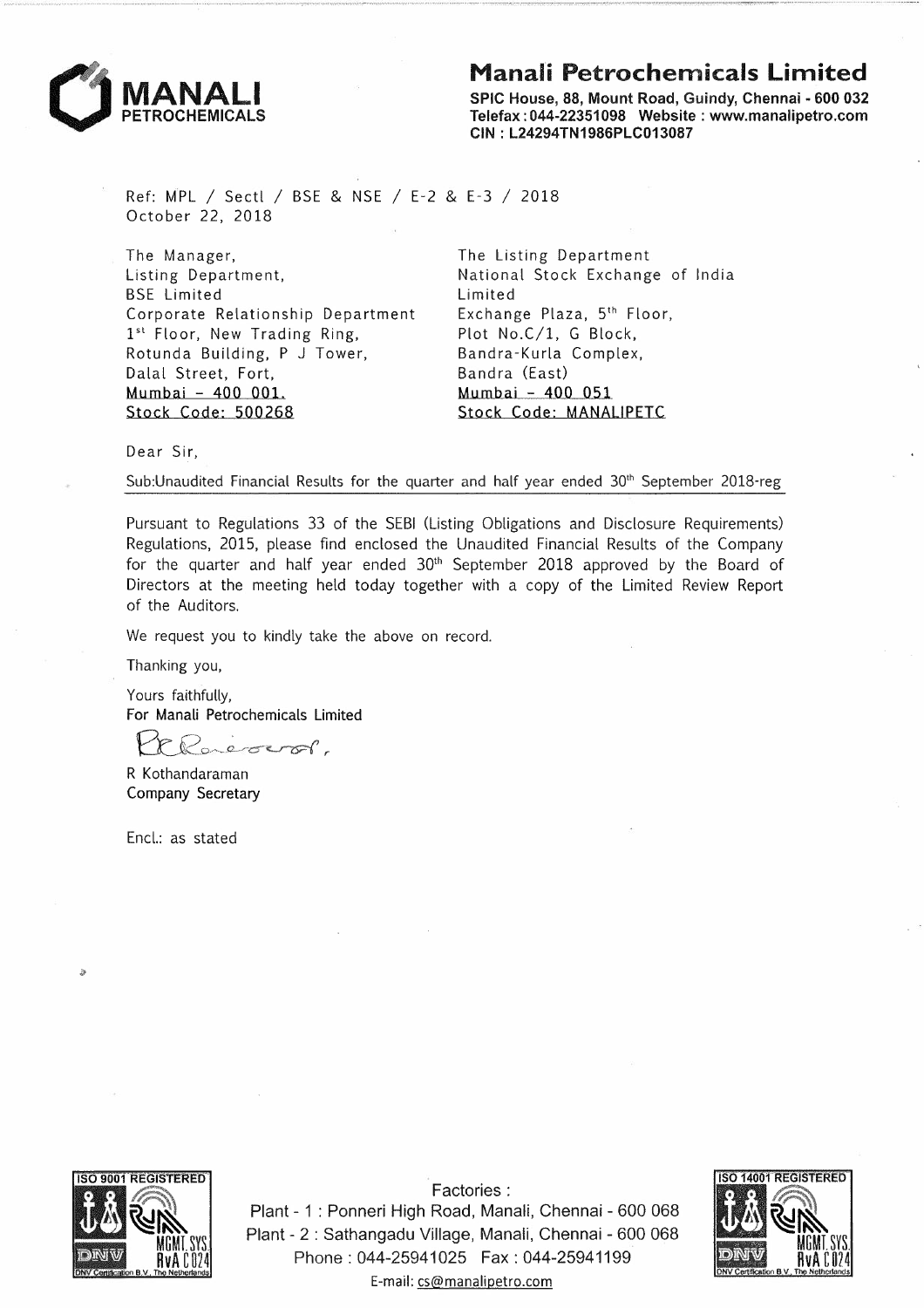Limited Review Report on Quarterly and Year to date Unaudited Standalone Financial Results of The Manali Petrochemicals Limited pursuant to the regulation 33 of the SEBI (Listing Obligations and Disclosure Requirements) Regulations, 2015 \

To Board of Directors, The Manali Petrochemicals Limited Chennai.

- 1. We have reviewed the accompanying statement of unaudited standalone financial results ("the Statement") of The Manali Petrochemicals Limited ("the Company") for the period ended 30th September 2018 attached herewith, being submitted by the Company pursuant to the requirement of Regulation 33 of the SEBI (Listing Obligations and Disclosure Requirements) Regulations, 2015.
- 2. This statement is the responsibility of the Company's Management and has been approved by the Board of Directors in their meeting held on 22<sup>nd</sup> October 2018. Our responsibility is to issue a report on this statement based on our review
- 3. We conducted our review in accordance with the Standard on Review Engagement (SRE) 2410, "Review of Interim Financial Information Performed by Independent Auditor of the Entity" specified under section 143(10) of the companies Act 2013. This standard requires that we plan and perform the review to obtain moderate assurance as to whether the financial results are free of material misstatement. A review is limited primarily to inquiries of company personnel and analytical procedures applied to financial data and thus provides less assurance than an audit. We have not performed an audit and accordingly, we do not express an audit opinion
- 4. Without qualifying our review conclusion, attention is invited to
- Note No.3 to the financial results, which explains the period of lease relating to the leasehold land on which one of the manufacturing units of the Company is operating has since expired on June 30, 2017 for which requests for renewal have been filed by the Company with Govt. of Tamil Nadu, (the Lessor) and extension of lease is awaited. Pending renewal of lease, no adjustments have been made in the financial results for the quarter for any potential impact of non-renewal of land lease which is unascertainable at this point of time. Further the management is confident of obtaining



**Brahmayya CO•** 

Chartered Accountants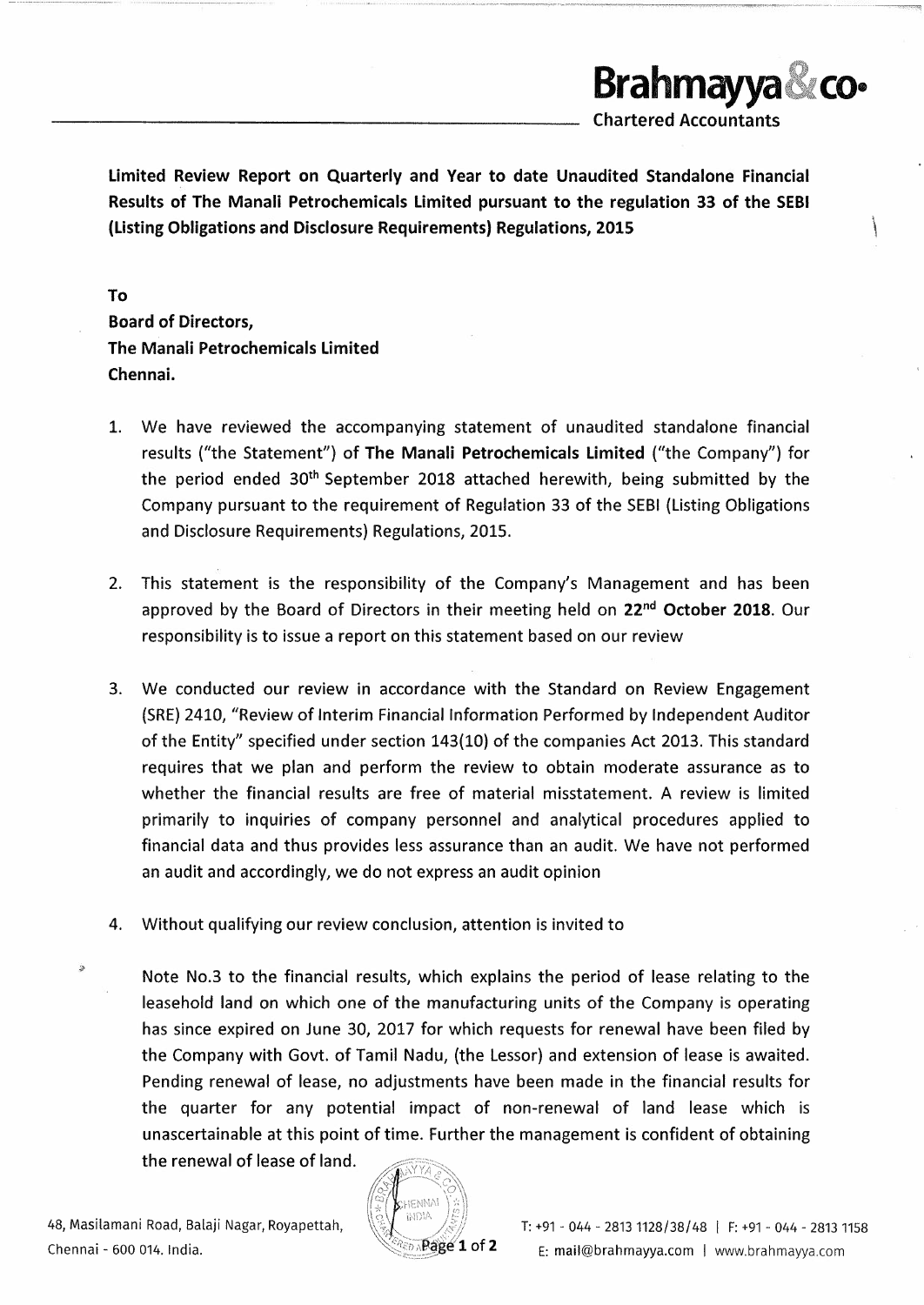

5. Based on our review conducted as above, nothing has come to our attention that causes us to believe that the accompanying statement of unaudited financial results prepared in accordance with applicable accounting standards i.e. Ind AS prescribed under section 133 of the Companies Act, 2013 and other recognized accounting practices and policies has not disclosed the information required to be disclosed in terms of Regulation 33 of the SEBI (Listing Obligations and Disclosure Requirements) Regulations, 2015, including the manner in which it is to be disclosed, or that it contains any material misstatement.

> For Brahmayya& Co., Chartered Accountants Firm Registration No. 000511S *o'' /* '','·o\\

*t*  $\mathbb{C}$  chennal  $\{x\}$ N Srikrishna<sup>®</sup>

Partner Membership No. 026575

Place : Chennai Date : October 22, 2018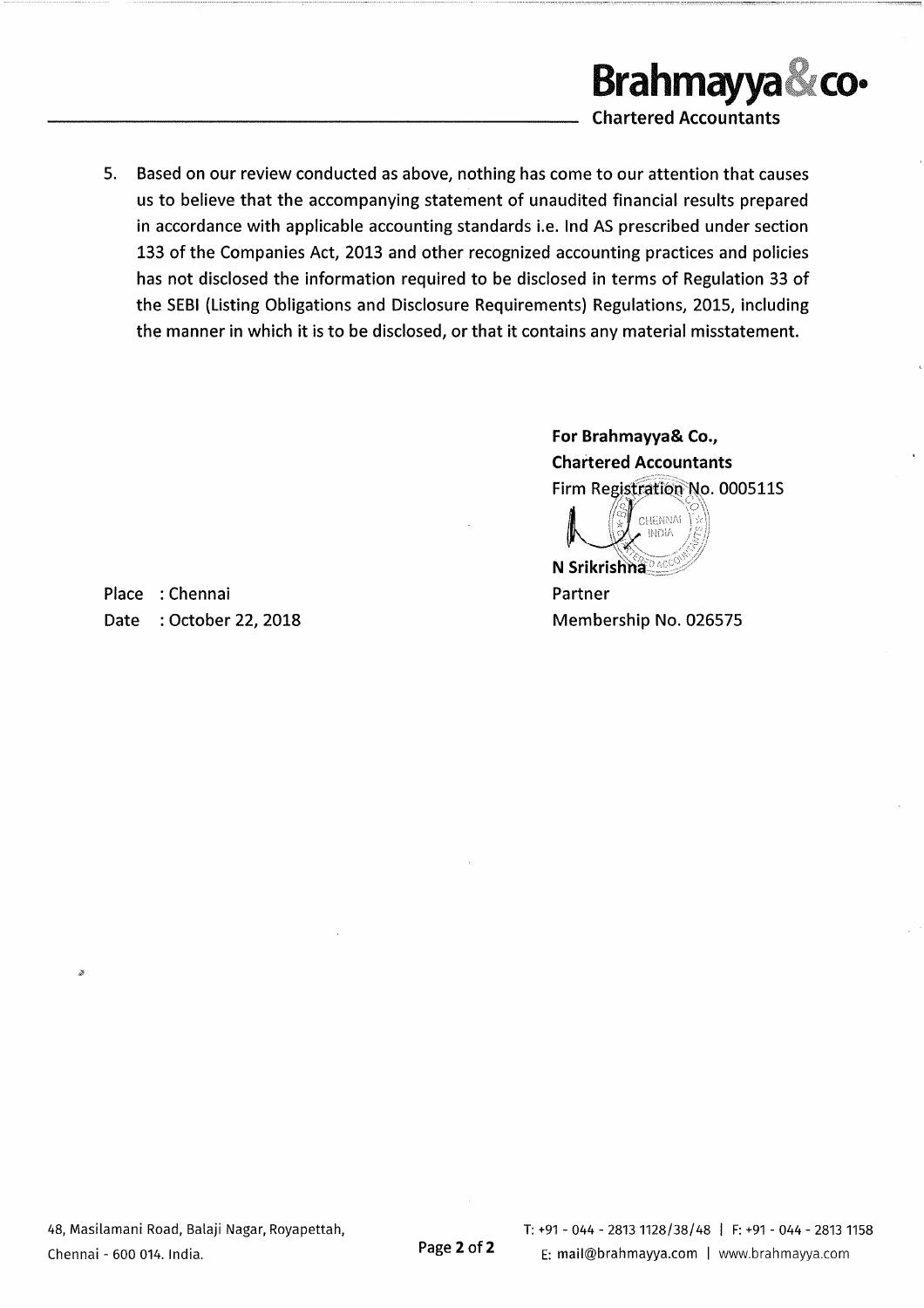MANALI PETROCHEMICALS LIMITED

Registered Office: SPIC HOUSE, 88, Mount Road, Guindy, Chennai - 600 032 Telefax: 044-2235 1098 E-mail: companysecretary@manalipetro.com

Website: www.manalipetro.com

Corporate Identity Number : L24294TN1986PLC013087

|                          | Statement of Standalone Financial Results for the Quarter and Six Months ended $30.09,2018$ |           |                    |               |                  |               | Rs. in Lakhs    |
|--------------------------|---------------------------------------------------------------------------------------------|-----------|--------------------|---------------|------------------|---------------|-----------------|
|                          |                                                                                             |           |                    | Unaudited     |                  |               | Audited         |
|                          |                                                                                             |           | Three Months Ended |               | Six Months Ended |               | Year ended      |
| S. No                    |                                                                                             | 30-Sep-18 | $30 - Jun - 18$    | $30 -$ Sep-17 | 30-Sep-18        | $30 -$ Sep-17 | $31 - Max - 18$ |
|                          | Revenue from Operations (Refer Note no. 4)                                                  | 18,351.51 | 17,717.06          | 14,780.70     | 36,068.57        | 31,077.11     | 66,290.48       |
| $\sim$                   | Other Income (Refer Note no. 5)                                                             | 265.83    | 96.27              | 17.92         | 362.10           | 43.40         | 166.57          |
| $\sim$                   | Total Revenues (1+2)                                                                        | 18,617.34 | 17,813.33          | 14,798.62     | 36,430.67        | 31,120.51     | 66,457.05       |
| 4                        | Expenses                                                                                    |           |                    |               |                  |               |                 |
|                          | Cost of raw materials and packing materials consumed                                        | 11,905.84 | 11,005.99          | 9,682.59      | 22,911.83        | 20,676.27     | 40,745.05       |
|                          | Changes in inventories of finished goods, work-in-progress and stock-in-                    |           |                    |               |                  |               |                 |
|                          | trade                                                                                       | (208.44)  | (328.67)           | 1,127.97      | (537.11)         | 782.09        | 1,429.14        |
|                          | Excise Duty on Sales                                                                        |           |                    |               |                  | 1,757.97      | 1,757.97        |
|                          | Power & Fuel                                                                                | 2,067.03  | 1,980.93           | ,403.37       | 4,047.96         | 2,971.91      | 6,160.66        |
|                          | Employee benefits expense                                                                   | 692.02    | 640.62             | 480.82        | 1,332.64         | 1,069.54      | 2,197.12        |
|                          | Finance costs                                                                               | 52.33     | 38.78              |               | 91.11            | 179.90        | 281.60          |
|                          | Depreciation                                                                                | 257.85    | 246.02             | 190.51        | 503.87           | 383.90        | 824.74          |
|                          | Other expenses                                                                              | 1,275.77  | 1,758.89           | 714.07        | 3,034.66         | 1,893.80      | 4,675.82        |
|                          | <b>Total Expenses</b>                                                                       | 16,042.40 | 15,342.56          | 13,706.09     | 31,384.96        | 29,715.38     | 58,072.10       |
| 5                        | Profit Before Tax (3-4)                                                                     | 2,574.94  | 2,470.77           | 1,092.53      | 5,045.71         | 1,405.13      | 8,384.95        |
| S                        | Tax Expense                                                                                 |           |                    |               |                  |               |                 |
|                          | Current tax expense                                                                         | 652.61    | 637.27             | 223.42        | 1,289.88         | 298.54        | 2,110.00        |
|                          | Deferred tax                                                                                | 243.71    | 237.97             | (46.28)       | 481.68           | (22.52)       | 787.93          |
|                          | Net tax expense                                                                             | 896.32    | 875.24             | 177.14        | 1,771.56         | 276.02        | 2,897.93        |
| 7                        | Profit for the period (5-6)                                                                 | 1,678.62  | 1,595.53           | 915.39        | 3,274.15         | 1,129.11      | 5,487.02        |
| $\infty$                 | Other Comprehensive Income                                                                  |           |                    |               |                  |               |                 |
|                          | Items that will not be classified to profit or (loss)                                       |           |                    |               |                  |               |                 |
|                          | Changes in Fair Value of Equity Investments                                                 | (0.03)    | (0.16)             | 0.25          | (0.19)           | 0.21          | (0.17)          |
|                          | Remeasurement Cost of net defined benefits                                                  | 18.49     | 61.67              | (25.65)       | 80.16            | (25.65)       | (33.38)         |
| Ó                        | Total Comprehensive Income                                                                  | 1,697.08  | .657.04            | 889.99        | 3,354.12         | 1,103.67      | 5,453.47        |
| $\overline{\phantom{0}}$ | Paid-up equity share capital (Face value of Rs.5/- each)                                    | 8,603.47  | 8,603.47           | 8,603.47      | 8,603.47         | 8,603.47      | 8,603.47        |
| $\Box$                   | Reserves excluding Revaluation Reserves as per Balance Sheet of previous<br>accounting Year |           |                    |               |                  |               | 30,003.03       |
| $\overline{5}$           | Earnings Per Share of Rs. 5/- each (Basic and Diluted) (Not annualised)                     | 0.99      | 0.96               | 0.52          | 1.95             | 0.64          | 3.17            |



**MARY SECTION ASSAULTS BRITATION** For<br>Idontification<br>Only

¥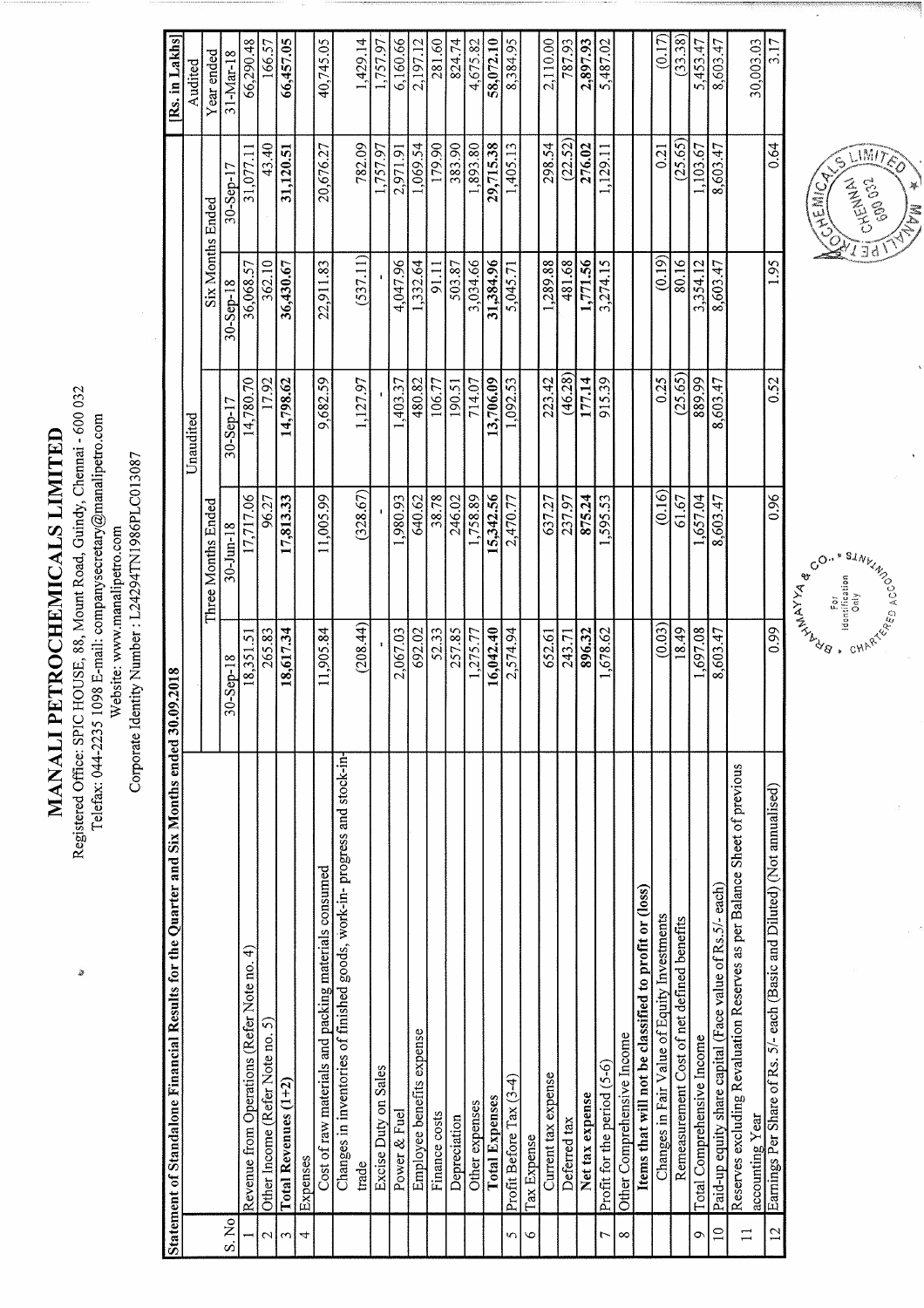## Notes:

I Statement of Standalone Assets and Liabilities

{Rs. In Lakhs}

|               | <b>Particulars</b>                   | As at<br>September 30, | As at          |
|---------------|--------------------------------------|------------------------|----------------|
|               |                                      | 2018                   | March 31, 2018 |
| İΑ.           | <b>ASSETS</b>                        |                        |                |
| 11            | <b>Non Current Assets</b>            |                        |                |
| a)            | Property, Plant and Equipment        | 17,669.92              | 17,124.52      |
| b)            | Capital work-in-progress             | 916.39                 | 1,221.10       |
| c)            | Intangible Assets                    |                        |                |
| d)            | <b>Financial Assets:</b>             |                        |                |
| i)            | Investments                          | 11,044.72              | 11,044.72      |
| ii)           | <b>Other Financial Assets</b>        | 15.63                  | 16.14          |
| le)           | <b>Other Non-Current Assets</b>      | 2,036.34               | 2,014.97       |
|               | <b>TOTAL NON-CURRENT ASSETS</b>      | 31,683.00              | 31,421.45      |
| 冚             | <b>Current Assets</b>                |                        |                |
| $ a\rangle$   | Inventories                          | 8,583.96               | 5,668.07       |
| b)            | <b>Financial Assets:</b>             |                        |                |
| i)            | <b>Current Investments</b>           | 4,412.81               | 5,676.29       |
| ii)           | <b>Trade Receivables</b>             | 9,750.20               | 7,646.28       |
| iii)          | Cash and Cash Equivalents            | 226.05                 | 164.44         |
| iv)           | Bank balances other than iii) above  | 1,274.07               | 554.71         |
| V)            | Loans                                | 50.98                  | 60.19          |
| vi)           | <b>Other Financial Assets</b>        | 34.73                  | 9.34           |
| $\vert c)$    | <b>Other Current Assets</b>          | 817.09                 | 678.55         |
|               | <b>TOTAL CURRENT ASSETS</b>          | 25,149.89              | 20,457.87      |
|               | <b>TOTAL ASSETS</b>                  | 56,832.89              | 51,879.32      |
| B.            | <b>EQUITY AND LIABILITIES</b>        |                        |                |
|               | <b>Equity</b>                        |                        |                |
| $ a\rangle$   | <b>Equity Share Capital</b>          | 8,603.47               | 8,603.47       |
| b)            | <b>Other Equity</b>                  | 32,320.42              | 30,003.03      |
|               | <b>TOTAL-EQUITY</b>                  | 40,923.89              | 38,606.50      |
|               | <b>Liabilities</b>                   |                        |                |
| II. A         | <b>Non-Current Liabilities</b>       |                        |                |
| $ a\rangle$   | Provisions                           | 247.98                 | 131.68         |
| b)            | Deferred Tax Liabilities (net)       | 1,895.36               | 1,413.68       |
|               | <b>Other Non-Current Liabilities</b> | 457.78                 | 481.50         |
| c)            | <b>TOTAL NON-CURRENT LIABILITIES</b> | 2,601.12               | 2,026.86       |
| II. B         | <b>Current Liabilities</b>           |                        |                |
| $ a\rangle$   | <b>Financial Liabilities</b>         |                        |                |
| i)            | <b>Borrowings</b>                    | 918.54                 | 1,711.91       |
| $\mathsf{ii}$ | <b>Trade Payables</b>                | 7,855.19               | 4,519.74       |
| iii)          | <b>Other Financial Liabilities</b>   | 429.15                 | 420.29         |
| $\mathsf{b}$  | Provisions                           | 1,917.97               | 1,616.61       |
|               | <b>Current Tax Liabilities (Net)</b> |                        |                |
| d)            | <b>Other Current Liabilities</b>     | 2,187.03               | 2,977.41       |
|               | <b>TOTAL CURRENT LIABILITIES</b>     | 13,307.88              | 11,245.96      |
|               | <b>TOTAL LIABILITIES</b>             | 15,909.00              | 13,272.82      |
|               | <b>TOTAL EQUITY AND LIABILITIES</b>  | 56,832.89              | 51,879.32      |